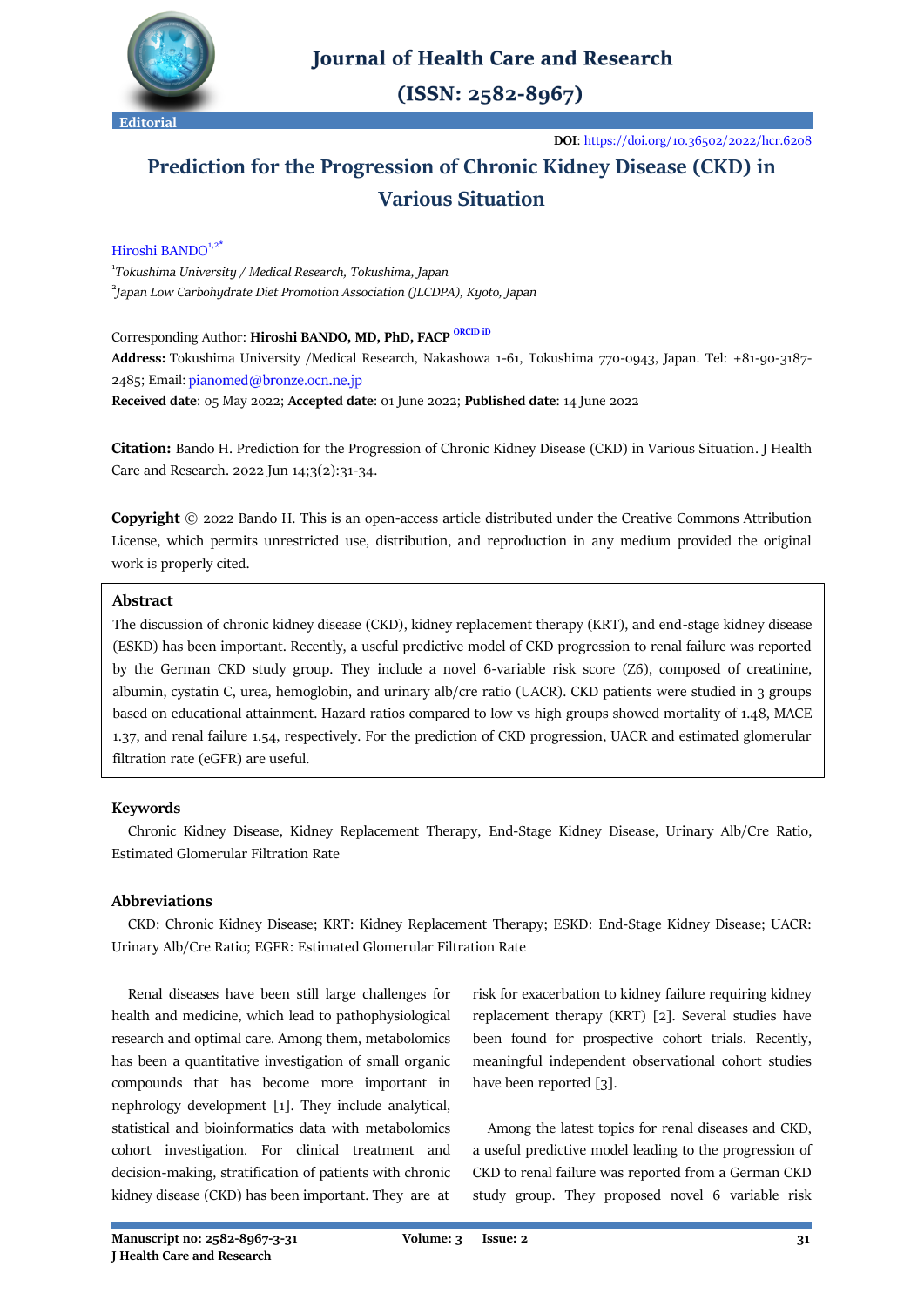**Citation: Bando H. Prediction for the Progression of Chronic Kidney Disease (CKD) in Various Situation. J Health Care and Research. 2022 Jun 14;3(2):31-34.**

#### **Editorial**

scores (Z6), which are composed of creatinine, albumin, cystatin C, urea, hemoglobin, and urinary alb/cre ratio (UACR). Concerning the re-sampling method approach, Z6 showed a median C statistic (0.909) after 2 years of baseline visit. Consequently, the newly proposed risk equation using 6 routine variables can facilitate the judgement for the identification of CKD cases who will be at higher risk of progressing to KRT [3]. CKD has been a globally important medical issue that is characterized by a high burden of mortality and comorbidities [4]. The usual CKD prevalence seems to be 13.4% worldwide, and it is about 15% higher in lower-income countries. People of lower educational attainment tend to have more risk factors of CKD compared with higher groups. They usually include diabetes, obesity, and hypertension [5]. These tendencies suggest elevated incidence ratios of CKD and renal failure [6].

 The latest significant report is found from the German CKD (GCKD) Cohort, Kidney International Reports [7]. Several relationships were investigated among educational attainment, mortality, CKD etiology, major adverse cardiovascular events (MACEs), and renal failure requiring hemodialysis. Participants included 5095 cases with 30-60 ml/min of eGFR divided into three groups from the educational attainment, which were followed for 6.5 years. The protocol calculated the hazard ratio (HR) in comparison with low vs high educational attainment. The results were HR 1.48 for mortality, 1.37 for MACE, and renal failure for 1.54. Related mediators for low educational attainment and mortality included higher BMI, smoking, history of CV disease, lower income, higher CRP, and others. Furthermore, positive relationships were found for diabetic nephropathy (odds ratio, OR 1.65) and CKD after acute renal failure (OR 1.56) [7].

 The progression rate of CKD, end-stage kidney disease (ESKD), all-cause mortality, and CVD events vary in each country [8]. Generally, CKD progression ratio is 40 events/1000 person-year, 28 for ESKD, 29 for CVD events, and 41 for death [9]. The adjusted hazard ratio (aHR) for ESKD per baseline eGFR showed 2.02 in the Chronic Renal Insufficiency Cohort (CRIC) Study in the United States and 3.01 in the Canadian study of prediction of death, dialysis, and interim cardiovascular events (CanPREDDICT) [10]. Consequently, several risks may be observed differently in countries. For identifying CKD cases who will progress to ESKD, plasma biomarkers were studied for predicting high-risk patients [11]. The patients included 894 diabetic cases with chronic renal failure (CRF) and <60 ml/min per  $1.73 \text{ m}^2$  of eGFR. The protocol showed the measurement of several biomarkers related to fibrosis and tubular injury and inflammation. They include 6 markers of TNFR-1, TNFR-2, KIM-1, MCP-1, YKL-40, and suPAR. As a result, higher values of 6 markers were observed for elevated risk of DKD progression. Among them, TNFR-2 showed the highest risk level of aHR 1.61.

 Regarding long-term risk of renal failure, some biomarkers were investigated in hospitalized patients with CKD and acute kidney injury [12]. Applying 1538 cases in admission for multicenter studies, uromodulin (UMOD), monocyte chemoattractant protein 1 (MCDP-1/DDL2) and YKL-40 (CHI3L1) were measured in the urine specimen. As a result, higher UMOD was observed for smaller eGFR decrease and lower ratio of composite renal outcome, and higher MCP-1 and YKL-40 were found for larger eGFR decrease and larger ratio of composite renal outcome.

 Concerning the prediction of advanced CKD, an observational cohort study was conducted for changes in two biomarkers [13]. They are eGFR and UACR. The cases were 91 thousand primary care patients; which data were from clinical practice research datalink in England for 16 years. The primary outcome for changes in eGFR and UACR was categorized as increased >30%, stable, or decreased >30%, for alone or combined changes, over a 3 years period. The results showed that i)  $77.7\%$  was diabetic, ii) 2541 cases were progressed to advanced CKD. In comparison with stable levels, hazard ratios (HRs) for decreased eGFR and increased UACR were 7.53 and 1.78, respectively. When compared with both stable cases, combined changes of eGFR and UACR showed HRs 15.15. Prediction using both biomarkers showed better than either alone, and this method would be an alternative outcome for progression of CKD [13].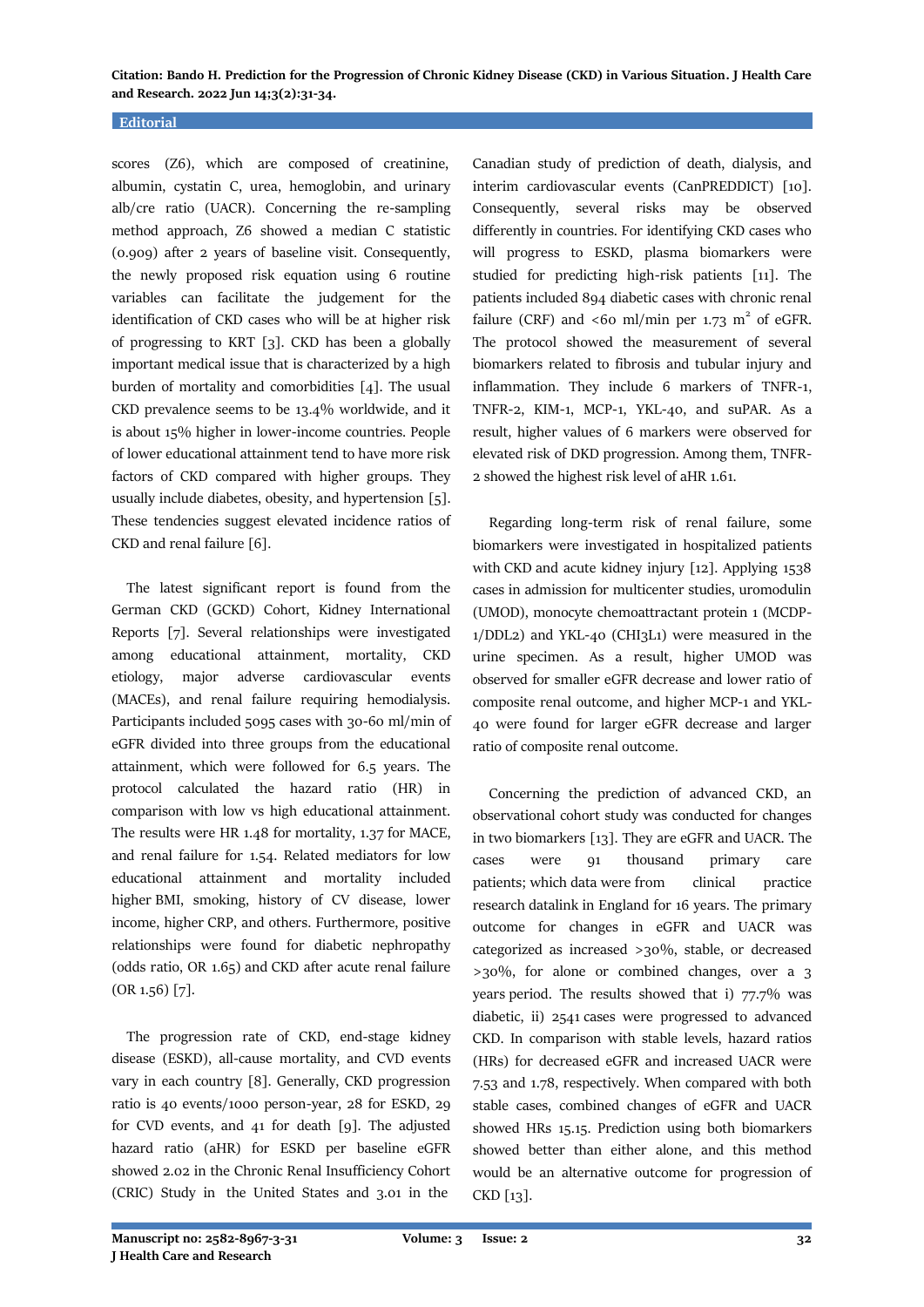**Citation: Bando H. Prediction for the Progression of Chronic Kidney Disease (CKD) in Various Situation. J Health Care and Research. 2022 Jun 14;3(2):31-34.**

#### **Editorial**

 Related to the progression of CKD to ESRD, proton nuclear magnetic resonance (NMR) spectroscopy was investigated [14]. This method could improve the performance of the equation for renal failure risk. It has been called the Tangri score, in which Fundamental clinical variables included age, gender, eGFR and UACR. For 4640 CKD cases from the GCKD study, 185 cases (3.99%) developed to ESRD for 3.70 years on average who required hemodialysis or kidney transplantation. The original Tangri risk equation showed 0.863 of C statistics. When putting higher weights to the model, some factors were beneficial such as HDL, creatinine, glycoproteins and valine. As these factors are accompanied with NMR features, C statistic increased to 0.875, where predominance was found in 94 out of 100 samples [14].

 In order to evaluate the nephrology referral situation in the light of current guideline referral, observational cohort study was conducted [15]. The subjects were 399,644 veterans with CKD and investigated for 1 year. From a referral point of view, 66,276 cases met laboratory indications for referral. Among them, 11,752 (17.7%) cases were referred to the nephrology department. Among all cases meeting the referral criteria, two-year predicted renal failure risk in median would be 1.5%.

 In summary, recent topics concerning CKD, KRT and ESKD were introduced. This article would be hopefully useful for future practice and research in nephrology development.

#### **Conflict of Interest**

 The author has read and approved the final version of the manuscript. The author has no conflicts of interest to declare.

#### **References**

[1] Schultheiss UT, Kosch R, Kotsis F, Altenbuchinger M, Zacharias HU. Chronic Kidney Disease Cohort Studies: A Guide to Metabolome Analyses. Metabolites. 2021 Jul 16;11(7):460. [**PMID**[: 34357354\]](https://pubmed.ncbi.nlm.nih.gov/34357354/)

[2] Ortiz A. Benchmarking CKD: incidence of CKD in a European country with low prevalence of chronic kidney disease and of kidney replacement therapy. Clin Kidney J. 2022 Mar 11;sfac074.

[3] Zacharias HU, Altenbuchinger M, Schultheiss UT, Raffler J, Kotsis F, Ghasemi S, Ali I, Kollerits B, Metzger M, Steinbrenner I, Sekula P, Massy ZA, Combe C, Kalra PA, Kronenberg F, Stengel B, Eckardt KU, Köttgen A, Schmid M, Gronwald W, Oefner PJ; GCKD Investigators. A Predictive Model for Progression of CKD to Kidney Failure Based on Routine Laboratory Tests. Am J Kidney Dis. 2022 Feb;79(2):217-30.e1. [**PMID**: [34298143\]](https://pubmed.ncbi.nlm.nih.gov/34298143/)

[4] Thomas B, Matsushita K, Abate KH, Al-Aly Z, Ärnlöv J, Asayama K, Atkins R, Badawi A, Ballew SH, Banerjee A, Barregård L, Barrett-Connor E, Basu S, Bello AK, Bensenor I, Bergstrom J, Bikbov B, Blosser C, Brenner H, Carrero JJ, Chadban S, Cirillo M, Cortinovis M, Courville K, Dandona L, Dandona R, Estep K, Fernandes J, Fischer F, Fox C, Gansevoort RT, Gona PN, Gutierrez OM, Hamidi S, Hanson SW, Himmelfarb J, Jassal SK, Jee SH, Jha V, Jimenez-Corona A, Jonas JB, Kengne AP, Khader Y, Khang YH, Kim YJ, Klein B, Klein R, Kokubo Y, Kolte D, Lee K, Levey AS, Li Y, Lotufo P, El Razek HMA, Mendoza W, Metoki H, Mok Y, Muraki I, Muntner PM, Noda H, Ohkubo T, Ortiz A, Perico N, Polkinghorne K, Al-Radaddi R, Remuzzi G, Roth G, Rothenbacher D, Satoh M, Saum KU, Sawhney M, Schöttker B, Shankar A, Shlipak M, Silva DAS, Toyoshima H, Ukwaja K, Umesawa M, Vollset SE, Warnock DG, Werdecker A, Yamagishi K, Yano Y, Yonemoto N, Zaki MES, Naghavi M, Forouzanfar MH, Murray CJL, Coresh J, Vos T; Global Burden of Disease 2013 GFR Collaborators; CKD Prognosis Consortium; Global Burden of Disease Genitourinary Expert Group. Global Cardiovascular and Renal Outcomes of Reduced GFR. J Am Soc Nephrol. 2017 Jul;28(7):2167-79. [**PMID**: [28408440\]](https://pubmed.ncbi.nlm.nih.gov/28408440/)

[5] Vart P, Grams ME, Ballew SH, Woodward M, Coresh J, Matsushita K. Socioeconomic status and risk of kidney dysfunction: the Atherosclerosis Risk in Communities study. Nephrol Dial Transplant. 2019 Aug 1;34(8):1361-68. [**PMID**: [29897587\]](https://pubmed.ncbi.nlm.nih.gov/29897587/)

[6] Thio CHL, Vart P, Kieneker LM, Snieder H, Gansevoort RT, Bültmann U. Educational level and risk of chronic kidney disease: longitudinal data from the PREVEND study. Nephrol Dial Transplant. 2020 Jul 1;35(7):1211-18. [**PMID**: [30541108\]](https://pubmed.ncbi.nlm.nih.gov/30541108/)

[7] Winitzki D, Zacharias HU, Nadal J, Baid-Agrawal S, Schaeffner E, Schmid M, Busch M, Bergmann MM, Schultheiss U, Kotsis F, Stockmann H, Meiselbach H,